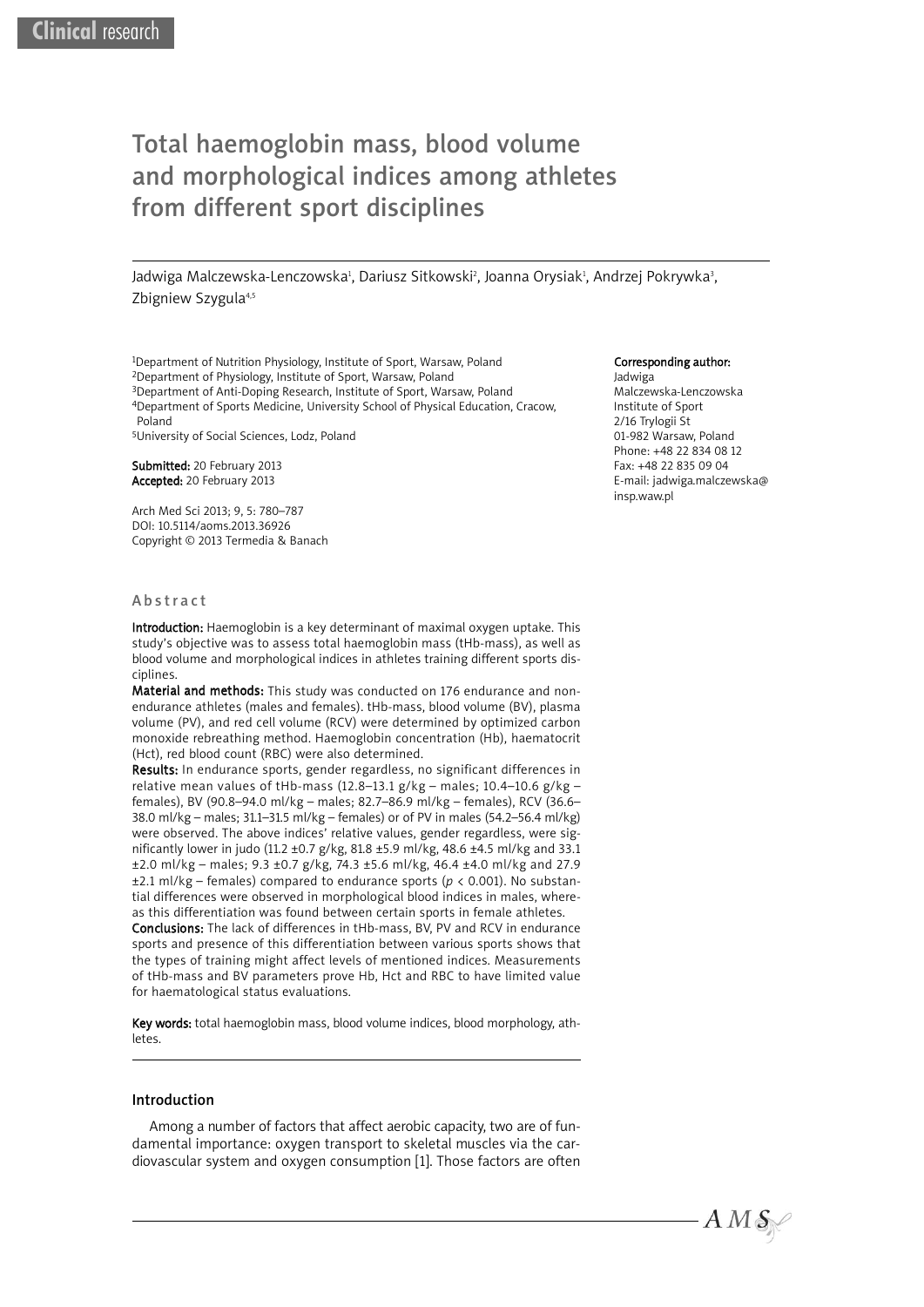implemented as indices in an assessment of physical performance in athletes [2]. On the other hand, efficient oxygen transport to tissues is further determined by heart size, amount of haemoglobin in the blood circulation system and blood volume (BV) [1, 3, 4]. For this reason, a high level of total haemoglobin mass (tHb-mass) and high BV are necessary to reach high aerobic capacity [4, 5]. An increase in tHb-mass by 1 g causes a rise in  $VO<sub>2</sub>$ max by ca. 4 ml/min [6], whereas higher BV, through the increase in PV and/or increase in erythrocyte mass, leads to an increase in stroke volume and cardiac output, which also results in higher  $VO<sub>2</sub>$ max (a difference in BV of 1.0 ml causes a change in  $VO<sub>2</sub>$ max by 0.7 ml/g  $\cdot$  min) [7]. The close relationship between aerobic capacity indices, tHb-mass and/or BV is confirmed by the results of numerous studies [3, 8–11]. However, such dependency is not observed for blood haemoglobin concentration [12–15]. Despite of that, haemoglobin concentration together with other biochemical indices expressed as concentration is commonly used in sports diagnostics [16–18].

The results of the studies show that tHb-mass in endurance athletes is considerably higher than in untrained subjects or people with a low level of fitness. The level of this index in elite endurance athletes calculated per body mass might be even by 40–50% higher than in the untrained [7, 11]. The results also indicated that tHb-mass varied in different elite endurance athletes, which might be caused by a number of factors, with particular focus on specificity of sport [10], level of fitness of the athletes [19], age [20], training load at the time of the measurement [21] and genetic factors [19]. This was confirmed in a study by Heinicke *et al*. [10] where tHb-mass ranged from 13.2 in swimmers to 15.4 g/kg body mass in professional cyclists.

The impact of exercise alone on increase in tHb-mass has not been so far precisely identified. It is generally accepted that regular training regimes of endurance character in sea level conditions cause both cardiac and haematological adaptations, with highly trained subjects exhibiting insignificant increases in tHb-mass ranging from 2% to 4.4% [7, 21].

A review of the literature concerning the evaluation of tHb-mass as well as BV, PV and erythrocyte volume (RCV) in athletes reveals that a number of sport disciplines, even those of an endurance type, have not yet been characterized in terms of the above indices. Furthermore, few studies have compared these indices in endurance and non-endurance sports, which is a limiting factor in comparison of tHb-mass in athletes at a high level of fitness who perform exercise of different character.

Therefore, the aim of the study was to compare total haemoglobin mass, and volumes of blood, plasma, and erythrocyte mass in athletes training in different sport disciplines in relation to commonly used blood morphology indices.

#### Material and methods

## **Subjects**

One hundred and seventy-six athletes (both male and female) from different endurance sports (i.e. cross-country skiing, middle and long distance running, modern pentathlon, and Nordic combined) and combat sports (judo) volunteered for the study. Most of the study participants were national elite athletes and members of national senior or junior teams. All the tested subjects were informed in detail about the risk inherent in participation in the study, which they confirmed with a signature in the presence of a witness. In the case of under-aged people, the consent was given by one of their legal guardians. Although all the subjects had current medical certificates that confirmed the lack of contraindications for practising competitive sports, the subjects were given a medical examination in order to exclude individuals who on the day of the study showed symptoms of infectious or cardiovascular diseases. The study was approved by the local Research Ethics Committee and conformed to the standards set by the Declaration of Helsinki.

## Study design

The study consisted of three stages performed on one day in the following order: venous blood sampling, anthropometric measurements, evaluation of tHb-mass.

## Venous blood sampling and analysis

The blood samples were withdrawn from the antecubital vein in the morning in the fasting state after staying at least 15 min in a sitting position. Haemoglobin concentration (Hb), haematocrit (Hct), red blood count (RBC), and percentage of reticulocytes (Ret) were determined by using an ADVIA 120 haematological analyser (Siemens, Germany).

#### Anthropometric measurements

The anthropometric measurements encompassed body height and mass and thickness of four skinfolds (biceps, triceps, subscapular and suprailiac). They were taken by the same experienced researcher. Based on the obtained results, body composition (body fat and fat-free mass [FFM]) was evaluated [22].

## tHb-mass and blood volume indices

A method based on carbon monoxide rebreathing was employed. A detailed description of this method was given in publications by its authors [23, 24]. Briefly, in order to stabilize PV, the subjects remained in a sitting position for at least 15 min before the test and then they were connected to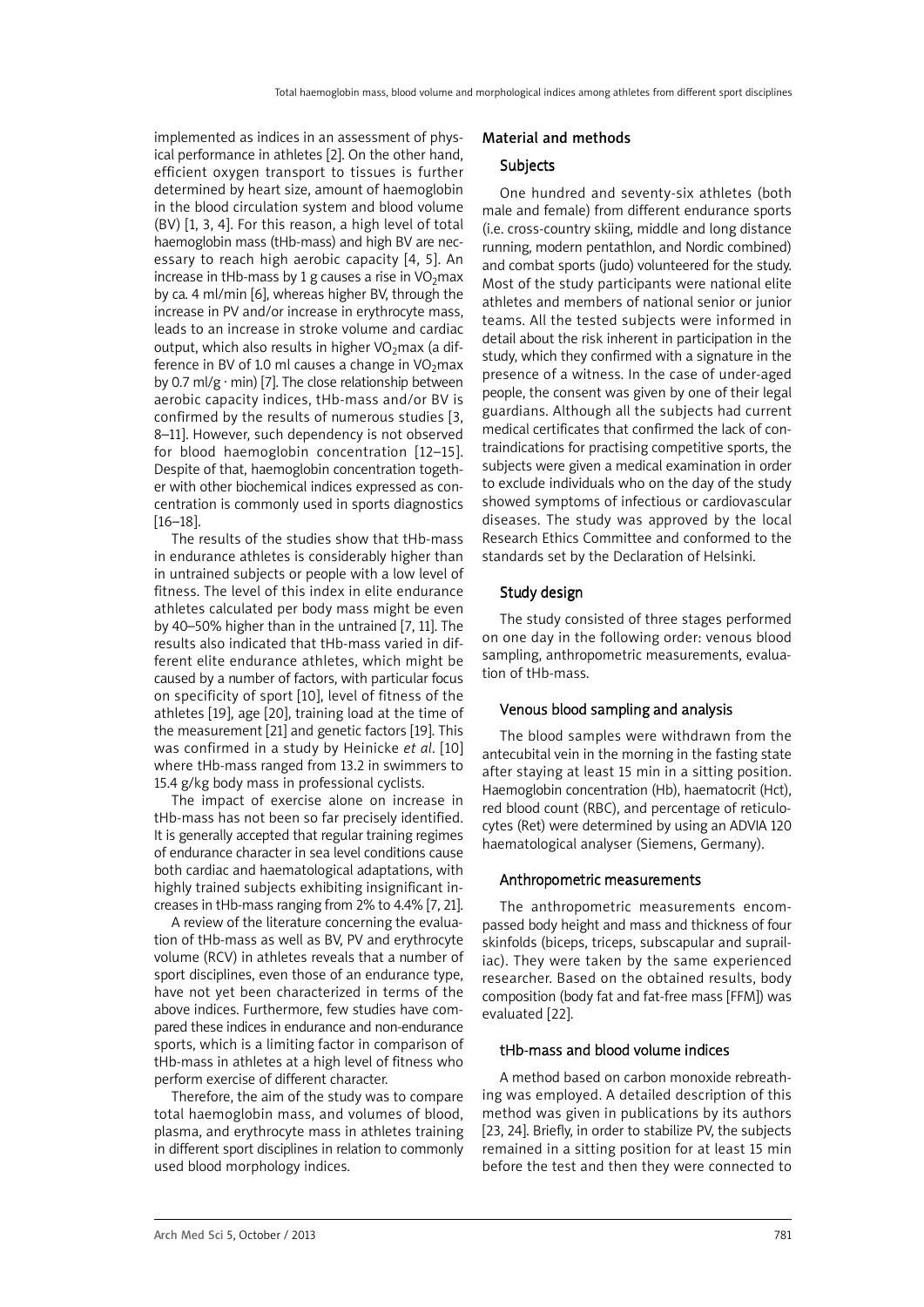| Middle- and long-distance running [3]<br>Cross-country skiing [1]<br>Judo [2]<br>Males                                                                                                                                                                                                                                                                                                                                                                                                         |                                                                                                                                                       |                                                                                                                                                                   | $\overline{\boldsymbol{\epsilon}}$                                                                                                                                                                                     | <b>Dall</b>                                                                                                                                                                                                                                                                  | Body fat<br>[%]                                                                                                                                                                                                                                                       | <u>ତ</u> ୍ର                                                                                                                                                                                                                                             | [years]                                                                                                                                                                                                                                                             | Ξ                                                                                                                                                                             |
|------------------------------------------------------------------------------------------------------------------------------------------------------------------------------------------------------------------------------------------------------------------------------------------------------------------------------------------------------------------------------------------------------------------------------------------------------------------------------------------------|-------------------------------------------------------------------------------------------------------------------------------------------------------|-------------------------------------------------------------------------------------------------------------------------------------------------------------------|------------------------------------------------------------------------------------------------------------------------------------------------------------------------------------------------------------------------|------------------------------------------------------------------------------------------------------------------------------------------------------------------------------------------------------------------------------------------------------------------------------|-----------------------------------------------------------------------------------------------------------------------------------------------------------------------------------------------------------------------------------------------------------------------|---------------------------------------------------------------------------------------------------------------------------------------------------------------------------------------------------------------------------------------------------------|---------------------------------------------------------------------------------------------------------------------------------------------------------------------------------------------------------------------------------------------------------------------|-------------------------------------------------------------------------------------------------------------------------------------------------------------------------------|
|                                                                                                                                                                                                                                                                                                                                                                                                                                                                                                |                                                                                                                                                       |                                                                                                                                                                   |                                                                                                                                                                                                                        |                                                                                                                                                                                                                                                                              |                                                                                                                                                                                                                                                                       |                                                                                                                                                                                                                                                         |                                                                                                                                                                                                                                                                     |                                                                                                                                                                               |
|                                                                                                                                                                                                                                                                                                                                                                                                                                                                                                | 20                                                                                                                                                    | 19.3 ±1.9 <sup>[2]</sup>                                                                                                                                          | $1.79 \pm 0.04$                                                                                                                                                                                                        | $73.3 \pm 3.3[2,3]$                                                                                                                                                                                                                                                          | $10.7 \pm 2.2^{[5]}$                                                                                                                                                                                                                                                  | 65.8 ±3.0 <sup>[2,3]</sup>                                                                                                                                                                                                                              | $8.2 \pm 2.7$ [2,3]                                                                                                                                                                                                                                                 | $17.6 \pm 6.5$ [3,4]                                                                                                                                                          |
|                                                                                                                                                                                                                                                                                                                                                                                                                                                                                                | $\overline{34}$                                                                                                                                       | $22.7 \pm 4.1$ [1,3]                                                                                                                                              | 1.80 ±0.07                                                                                                                                                                                                             | 86.8 ±13.9[1,3,4,5]                                                                                                                                                                                                                                                          | $12.9 \pm 4.5$ [3,4,5]                                                                                                                                                                                                                                                | $75.0 \pm 9.4$ [1,3,4,5]                                                                                                                                                                                                                                | $13.6 \pm 4.1$ [1,3,4]                                                                                                                                                                                                                                              | $14.3 \pm 5.6[4,5]$                                                                                                                                                           |
|                                                                                                                                                                                                                                                                                                                                                                                                                                                                                                | $\overline{z}$                                                                                                                                        | $\pm 0.8^{[2]}$<br>17.7                                                                                                                                           | ±0.06<br>1.77                                                                                                                                                                                                          | ±5.9[1,2,4]<br>63.4                                                                                                                                                                                                                                                          | $9.1 \pm 1.6$ [2]                                                                                                                                                                                                                                                     | ±5.4[1.2.4]<br>57.6                                                                                                                                                                                                                                     | $3.4 \pm 1.1$ [1,2,4,5]                                                                                                                                                                                                                                             | ±2.1[1,4,5]<br>10.9                                                                                                                                                           |
| Modern pentathlon [4]                                                                                                                                                                                                                                                                                                                                                                                                                                                                          | 24                                                                                                                                                    | $20.4 + 4.9$                                                                                                                                                      | 1.80 ±0.06                                                                                                                                                                                                             | 73.1 ±5.9[2,3]                                                                                                                                                                                                                                                               | $10.4 + 3.0^{[2]}$                                                                                                                                                                                                                                                    | 65.5 ±5.5[2,3]                                                                                                                                                                                                                                          | $9.8 \pm 4.42.3$                                                                                                                                                                                                                                                    | $25.3 + 5.5$ [1,2,3]                                                                                                                                                          |
| Nordic combined [5]                                                                                                                                                                                                                                                                                                                                                                                                                                                                            | ${}^{\infty}$                                                                                                                                         | $20.7 + 3.7$                                                                                                                                                      | $1.78 \pm 0.04$                                                                                                                                                                                                        | ±5.7[1,2]<br>63.8                                                                                                                                                                                                                                                            | $6.6 \pm 2.4$ [1,4]                                                                                                                                                                                                                                                   | 59.6 ±4.8[2]                                                                                                                                                                                                                                            | $10.6 \pm 3.2^{[3]}$                                                                                                                                                                                                                                                | $20.6 \pm 4.4^{[2,3]}$                                                                                                                                                        |
| Total number                                                                                                                                                                                                                                                                                                                                                                                                                                                                                   | 107                                                                                                                                                   |                                                                                                                                                                   |                                                                                                                                                                                                                        |                                                                                                                                                                                                                                                                              |                                                                                                                                                                                                                                                                       |                                                                                                                                                                                                                                                         |                                                                                                                                                                                                                                                                     |                                                                                                                                                                               |
| Females                                                                                                                                                                                                                                                                                                                                                                                                                                                                                        |                                                                                                                                                       |                                                                                                                                                                   |                                                                                                                                                                                                                        |                                                                                                                                                                                                                                                                              |                                                                                                                                                                                                                                                                       |                                                                                                                                                                                                                                                         |                                                                                                                                                                                                                                                                     |                                                                                                                                                                               |
| Cross-country skiing [1]                                                                                                                                                                                                                                                                                                                                                                                                                                                                       | 20                                                                                                                                                    | $20.5 + 3.8$                                                                                                                                                      | $1.67 + 0.05$                                                                                                                                                                                                          | $58.5 + 5.1$                                                                                                                                                                                                                                                                 | $22.0 + 3.6$                                                                                                                                                                                                                                                          | $45.6 \pm 3.9$                                                                                                                                                                                                                                          | $7.0 \pm 2.6$ <sup>[2,4]</sup>                                                                                                                                                                                                                                      | $15.3 \pm 5.9[3,4]$                                                                                                                                                           |
| Judo [2]                                                                                                                                                                                                                                                                                                                                                                                                                                                                                       | $\frac{9}{2}$                                                                                                                                         | $20.6 \pm 2.1$                                                                                                                                                    | ±0.06[3,4]<br>163                                                                                                                                                                                                      | $\pm 7.8^{[3]}$<br>61.4                                                                                                                                                                                                                                                      | 24.0 ±4.8[3]                                                                                                                                                                                                                                                          | 46.6 ±4.1                                                                                                                                                                                                                                               | ±2.2[1,3]<br>10.3                                                                                                                                                                                                                                                   | ±4.2[3,4]<br>14.9                                                                                                                                                             |
| Middle- and long-distance running [3]                                                                                                                                                                                                                                                                                                                                                                                                                                                          | $\overline{0}$                                                                                                                                        | $19.1 + 3.0$                                                                                                                                                      | $1.71 \pm 0.07$ <sup>[2]</sup>                                                                                                                                                                                         | 55.8 ±5.5[2]                                                                                                                                                                                                                                                                 | $[9.1 \pm 2.6]$ <sup>2]</sup>                                                                                                                                                                                                                                         | 45.1 ±4.9                                                                                                                                                                                                                                               | $5.1 + 2.5[2,4]$                                                                                                                                                                                                                                                    | $10.6 \pm 2.4$ [1,2,4]                                                                                                                                                        |
| $\Xi$<br>Modern pentathlon                                                                                                                                                                                                                                                                                                                                                                                                                                                                     | $\overline{4}$                                                                                                                                        | $20.4 + 4.2$                                                                                                                                                      | 1.70 ±0.07[4]                                                                                                                                                                                                          | ±3.8<br>57.5                                                                                                                                                                                                                                                                 | $21.1 \pm 6.0$                                                                                                                                                                                                                                                        | 46.1 ±2.8                                                                                                                                                                                                                                               | ±3.3[1,3]<br>9.6                                                                                                                                                                                                                                                    | $23.4 \pm 4.2$ [1,2,3]                                                                                                                                                        |
| Total number                                                                                                                                                                                                                                                                                                                                                                                                                                                                                   | 69                                                                                                                                                    |                                                                                                                                                                   |                                                                                                                                                                                                                        |                                                                                                                                                                                                                                                                              |                                                                                                                                                                                                                                                                       |                                                                                                                                                                                                                                                         |                                                                                                                                                                                                                                                                     |                                                                                                                                                                               |
| 4, 5] Significant differences within male or female groups. Fat<br>Results<br>2, 3,<br>E,                                                                                                                                                                                                                                                                                                                                                                                                      |                                                                                                                                                       |                                                                                                                                                                   | free mass was assessed using Durnin-Womersley method                                                                                                                                                                   |                                                                                                                                                                                                                                                                              |                                                                                                                                                                                                                                                                       |                                                                                                                                                                                                                                                         |                                                                                                                                                                                                                                                                     | a maximum exhalation, the subjects were                                                                                                                                       |
| age (StatSoft Inc., Tulsa, USA). Inter-group<br>differences between the mean values sep-<br>arately for males and females were deter-<br>mined by one-way analysis of variance<br>(ANOVA). If statistically significant differ-<br>ences were observed, a post-hoc Bonfer-<br>roni analysis was performed. The statisti-<br>cal significance was set at $p < 0.05$ .<br>Characteristics of subjects<br>The physical characteristics of subjects,<br>separated by gender and sports, as well as | Statistical analysis<br>All the data are presented as means<br>and standard deviations, and were ana-<br>lysed using the Statistica 10 software pack- | ical error (TE) in our laboratory with 9 du-<br>plicated measures (1-5 days lag between<br>the test), established 1 month before the<br>present study, was 1.37%. | ent during respiration through the spirom-<br>eters. Special computer software (Blood<br>Volume Measurement: SpiCO®; Blood tec,<br>Bayreuth, Germany) was employed to cal-<br>culate tHb-mass and BV indices. The typ- | the 6 <sup>th</sup> min of the study. The remaining CO<br>concentration in the lungs and the spirom-<br>eter was measured by a portable carbon<br>monoxide analyser (Dräger Pac®7000, Ger-<br>many). The same analyser was used to<br>check whether any leak of CO was pres- | the spirometer was started. Measure-<br>ments of the percentage value of car-<br>boxyhaemoglobin (HbCO%) (ABL 80 Flex,<br>Radiometer, Denmark) were performed in<br>triplicate samples before the test and in<br>the 8 <sup>th</sup> min, and in duplicate samples in | Samples of the arterialized capillary blood<br>(Finalgon®, Boehringer Ingelheim, Ger-<br>many) were taken from the earlobe three<br>times: directly before the test and in the<br>6 <sup>th</sup> and 8 <sup>th</sup> min after the respiration through | endurance athletes and 0.8 ml/kg BM for<br>males and 0.7 ml/kg BM for females in<br>judoists, and then hold their breath at the<br>peak inhalation for 10 s. Immediately after-<br>wards, the subjects respired naturally<br>through the spirometer for 1 min 50 s. | instructed to make a full inhalation, where<br>they obtained a CO bolus in the amount<br>of 1.0 ml/kg body mass (BM) for males and<br>0.8 ml/kg BM for females in the case of |

Table I. Subject characteristics (mean ± SD)

**Table I.** Subject characteristics (mean ± SD)

Training/week<br>[h]

| i                                 |
|-----------------------------------|
|                                   |
| í                                 |
|                                   |
|                                   |
|                                   |
| š                                 |
|                                   |
|                                   |
|                                   |
| ֡֡֡֡֡֡                            |
|                                   |
| l                                 |
|                                   |
|                                   |
| ï<br>i                            |
| $\overline{\phantom{a}}$          |
| I<br>l<br>١                       |
| i<br>į                            |
| ì                                 |
| i                                 |
|                                   |
|                                   |
|                                   |
| ì<br>i                            |
|                                   |
|                                   |
|                                   |
|                                   |
|                                   |
|                                   |
| I                                 |
|                                   |
| ¢<br>١                            |
|                                   |
|                                   |
| $\overline{a}$<br>֡֡֡֡֡֡          |
|                                   |
| ׇ֚֬֓֡<br>$\overline{\phantom{a}}$ |
| 1                                 |
| ١                                 |
| í                                 |
|                                   |
|                                   |
|                                   |
| Ī                                 |
| $\tilde{a}$                       |
|                                   |
| <b>.</b>                          |
|                                   |
|                                   |
|                                   |
|                                   |
|                                   |
|                                   |
|                                   |
| ī                                 |
| ֘֝֬֝֬<br>i                        |
|                                   |
| í<br>ì                            |
|                                   |
|                                   |
| į                                 |
| ֘֝֬                               |
|                                   |
|                                   |
| ١                                 |
| Ï                                 |
|                                   |
| Ĺ                                 |
| J                                 |
|                                   |
| ¢<br>١                            |
|                                   |
| ¢<br>I                            |
| i<br>I                            |
|                                   |

filled with 3–4 l of medical oxygen. After a maximum exhalation, the subjects were instructed to make a full inhalation, where they obtained a CO bolus in the amount of 1.0 ml/kg body mass (BM) for males and 0.8 ml/kg BM for females in the case of endurance athletes and 0.8 ml/kg BM for males and 0.7 ml/kg BM for females in judoists, and then hold their breath at the peak inhalation for 10 s. Immediately afterwards, the subjects respired naturally through the spirometer for 1 min 50 s. Samples of the arterialized capillary blood (Finalgon®, Boehringer Ingelheim, Germany) were taken from the earlobe three times: directly before the test and in the 6<sup>th</sup> and 8<sup>th</sup> min after the respiration through the spirometer was started. Measurements of the percentage value of carboxyhaemoglobin (HbCO%) (ABL 80 Flex, Radiometer, Denmark) were performed in triplicate samples before the test and in the 8<sup>th</sup> min, and in duplicate samples in the  $6<sup>th</sup>$  min of the study. The remaining CO concentration in the lungs and the spirometer was measured by a portable carbon monoxide analyser (Dräger Pac®7000, Germany). The same analyser was used to check whether any leak of CO was present during respiration through the spirometers. Special computer software (Blood Volume Measurement: SpiCO®; Blood tec, Bayreuth, Germany) was employed to calculate tHb-mass and BV indices. The typical error (TE) in our laboratory with 9 duplicated measures (1–5 days lag between the test), established 1 month before the present study, was 1.37%.

a spirometer (Blood tec, GbR, Germany)

# Statistical analysis

# Results

# Characteristics of subjects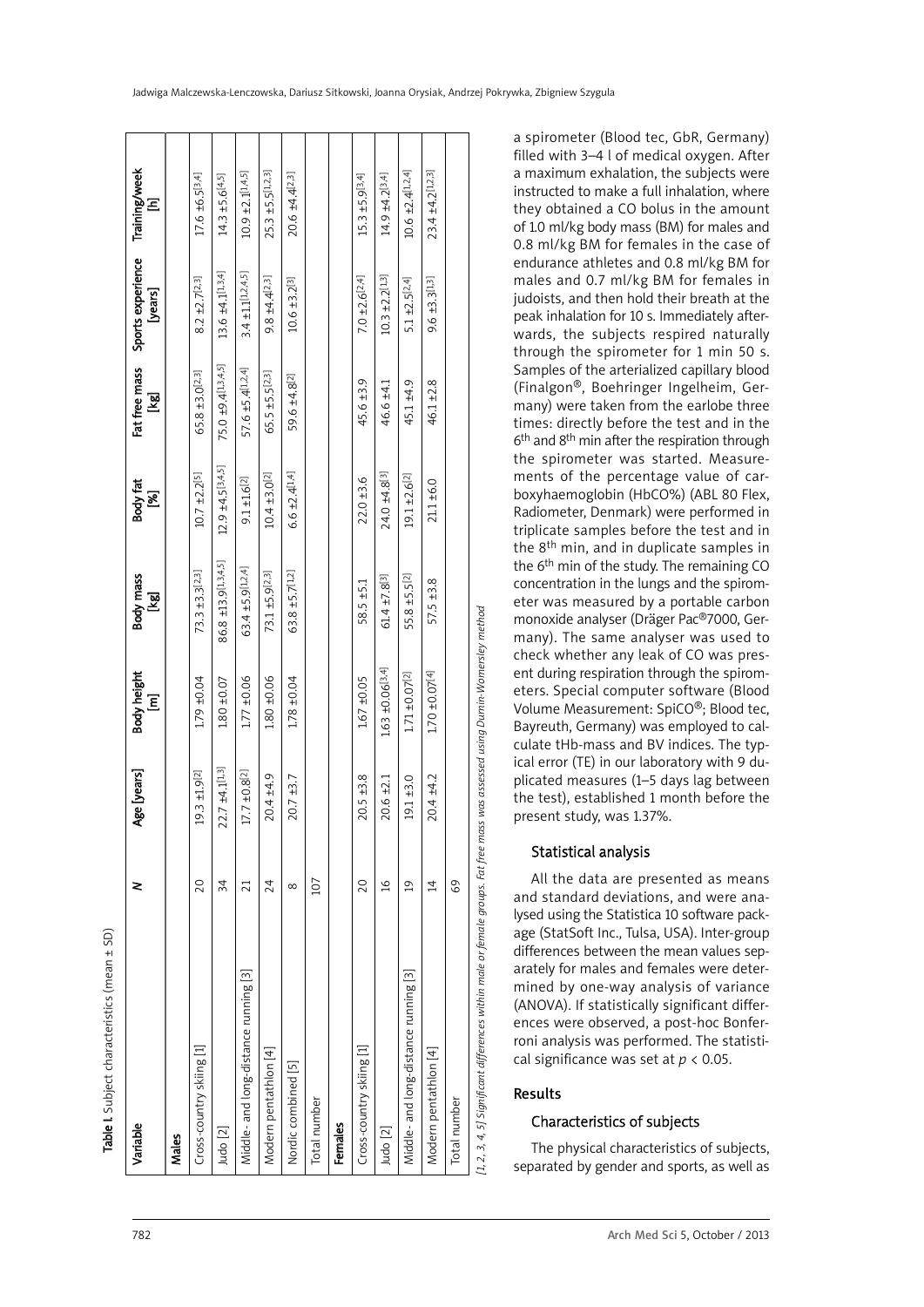basic data concerning sports experience and training load, are shown in Table I.

# Haemoglobin mass and blood, plasma and red cell volumes

Mean relative values of tHb-mass and volume parameters, normalized to total body mass, are presented in Table II. The mean values of tHb-mass calculated per kg body mass in the studied endurance sports were very similar and ranged from 10.4–10.6 g/kg BM in women to 12.8–13.1 g/kg BM in men. This index was significantly higher in endurance sports compared to the representatives of judo, both in female (by 12–14%, *p* < 0.001) and male athletes (by 14–17%, *p* < 0.001). Mean values of BV and RCV calculated per kg body mass (like tHbmass) were similar in all endurance sports and significantly higher than in non-endurance sports, both in the groups of women and men. Mean values of PV were also significantly higher in both male and female endurance athletes compared to judokas of both genders, although significant differences were observed among female athletes of two endurance sports: the mean value of this parameter was significantly lower in female crosscountry skiers compared to female modern pentathlon athletes.

Table II. Total hemoglobin mass and volume parameters normalized to body mass (mean ± SD)

| Variable                              | N   | tHb-mass<br>[g/kg BM]         | <b>Blood volume</b><br>[ml/kg BM] | Plasma volume<br>[ml/kg BM] | Erythrocyte volume<br>[ml/kg BM] |
|---------------------------------------|-----|-------------------------------|-----------------------------------|-----------------------------|----------------------------------|
| Males                                 |     |                               |                                   |                             |                                  |
| Cross-country skiing [1]              | 20  | $13.1 \pm 0.8$ [2]            | $93.3 + 6.4^{2}$                  | $55.3 + 5.0^{2}$            | $38.0 + 2.0^{2}$                 |
| Judo $[2]$                            | 34  | $11.2 + 0.7[1,3,4,5]$         | $81.8 + 5.9[1,3,4,5]$             | $48.6 + 4.5[1,3,4,5]$       | $33.1 + 2.0[1,3,4,5]$            |
| Middle- and long-distance running [3] | 21  | $13.1 \pm 1.0^{2}$            | $93.1 \pm 7.6$ <sup>[2]</sup>     | $55.6 + 5.7[2]$             | $37.5 + 2.5^{2}$                 |
| Modern pentathlon [4]                 | 24  | $12.8 \pm 0.7$ <sup>[2]</sup> | $94.0 \pm 5.8$ <sup>[2]</sup>     | $56.4 + 4.5[2]$             | $37.7 + 2.2^{2}$                 |
| Nordic combined [5]                   | 8   | $12.8 \pm 0.6$ [2]            | $90.8 \pm 5.0^{2}$                | $54.2 + 4.4$ <sup>[2]</sup> | $36.6 \pm 2.2$ <sup>[2]</sup>    |
| Total number                          | 107 |                               |                                   |                             |                                  |
| Females                               |     |                               |                                   |                             |                                  |
| Cross-country skiing [1]              | 20  | $10.6 \pm 1.1$ [2]            | $82.6 \pm 6.0$ [2]                | $51.1 + 3.4[2,4]$           | $31.5 + 3.2^{2}$                 |
| Judo [2]                              | 16  | $9.3 + 0.7[1,3,4]$            | 74.3 $\pm$ 5.6 <sup>[1,3,4]</sup> | $46.4 \pm 4.0[1,3,4]$       | $27.9 \pm 2.1$ [1,3,4]           |
| Middle- and long-distance running [3] | 19  | $10.6 \pm 0.9$ [2]            | $86.1 + 7.3[2]$                   | $54.8 + 5.5^{2}$            | $31.3 + 2.7[2]$                  |
| Modern pentathlon [4]                 | 14  | $10.4 \pm 0.9$ [2]            | $86.9 \pm 7.9$ <sup>[2]</sup>     | $55.8 \pm 5.5[1,2]$         | $31.1 \pm 2.7^{2}$               |
| Total number                          | 69  |                               |                                   |                             |                                  |

tHb-mass - total hemoglobin mass. BM - body mass. [1, 2, 3, 4, 5] Significant differences within male or female groups

Table III. Total hemoglobin mass and volume parameters normalized to fat free mass (mean  $\pm$  SD)

| Variable                              | N   | tHb-mass<br>[g/kg BM] | <b>Blood volume</b><br>[ml/kg BM] | Plasma volume<br>[ml/kg BM]   | Erythrocyte volume<br>[ml/kg BM] |
|---------------------------------------|-----|-----------------------|-----------------------------------|-------------------------------|----------------------------------|
| Males                                 |     |                       |                                   |                               |                                  |
| Cross-country skiing [1]              | 20  | $14.6 \pm 1.0^{2}$    | $103.7 + 7.2^{2}$                 | $61.4 \pm 5.5$ <sup>[2]</sup> | $42.2 + 2.4^{2}$                 |
| Judo [2]                              | 34  | $12.9 + 0.9[1,3,4]$   | $94.1 \pm 6.4$ [1,3,4]            | $55.9 \pm 4.5[1,3,4]$         | $38.2 + 2.8[1,3,4]$              |
| Middle- and long-distance running [3] | 21  | $14.4 \pm 1.0^{2}$    | $102.3 \pm 7.7^{2}$               | $61.2 \pm 6.0^{2}$            | $41.2 \pm 2.6$ <sup>[2]</sup>    |
| Modern pentathlon [4]                 | 24  | $14.2 \pm 0.9$ [2]    | $104.9 \pm 6.9$ [2]               | $62.9 + 5.0^{2}$              | $42.1 \pm 2.7^{2}$               |
| Nordic combined [5]                   | 8   | $13.7 \pm 0.7$        | $97.1 \pm 4.4$                    | $58.0 \pm 4.4$                | $39.1 \pm 2.0$                   |
| Total number                          | 107 |                       |                                   |                               |                                  |
| <b>Females</b>                        |     |                       |                                   |                               |                                  |
| Cross-country skiing [1]              | 20  | $13.6 \pm 1.3$ [2]    | $105.9 \pm 7.8$ [2]               | $65.5 \pm 5.0$                | $40.3 \pm 3.6$ <sup>[2]</sup>    |
| Judo $[2]$                            | 16  | $12.2 \pm 1.0^{[1]}$  | $97.5 \pm 7.1$ [1,3,4]            | $60.8 \pm 4.6[3,4]$           | $36.7 + 3.2^{[1]}$               |
| Middle- and long-distance running [3] | 19  | $13.1 \pm 1.2$        | $106.6 \pm 9.2$ <sup>[2]</sup>    | $67.8 \pm 6.7$ <sup>[2]</sup> | $38.8 \pm 3.7$                   |
| Modern pentathlon [4]                 | 14  | $13.0 \pm 0.8$        | $108.1 \pm 7.1$ <sup>[2]</sup>    | $69.4 \pm 5.2^{2}$            | $38.7 + 2.4$                     |
| Total number                          | 69  |                       |                                   |                               |                                  |

tHb-mass - total hemoglobin mass. FFM - fat free mass. [1, 2, 3, 4, 5] Significant differences within male or female groups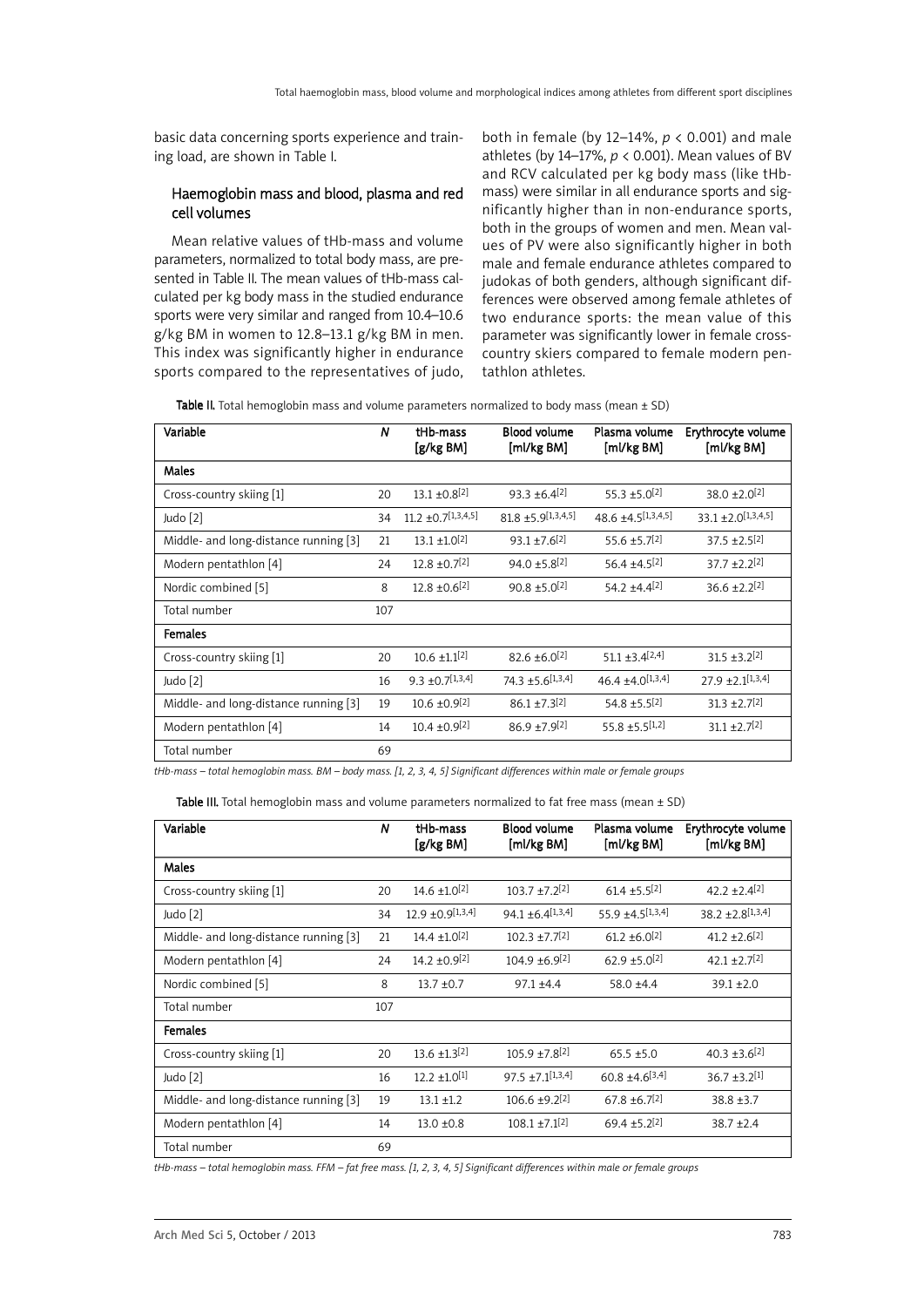Jadwiga Malczewska-Lenczowska, Dariusz Sitkowski, Joanna Orysiak, Andrzej Pokrywka, Zbigniew Szygula

| Variable                              | N   | Hb<br>[g/dl]                  | Hct<br>[%]                      | <b>RBC</b><br>[10 <sup>6</sup> /ml] | Ret<br>[%]                     |
|---------------------------------------|-----|-------------------------------|---------------------------------|-------------------------------------|--------------------------------|
| Males                                 |     |                               |                                 |                                     |                                |
| Cross-country skiing [1]              | 20  | $15.5 \pm 0.7$                | $44.8 + 2.0$                    | $5.16 + 0.28$                       | $1.22 + 0.31$                  |
| Judo $[2]$                            | 34  | $15.2 \pm 0.7$                | $44.6 \pm 2.0$                  | $5.22 + 0.32$                       | $1.30 \pm 0.26[3]$             |
| Middle- and long-distance running [3] | 21  | $15.5 \pm 0.6$                | $44.3 \pm 2.2$                  | $5.23 \pm 0.20$                     | $1.04 \pm 0.26$ <sup>[2]</sup> |
| Modern pentathlon [4]                 | 24  | $15.0 \pm 0.6$                | $44.0 \pm 1.9$                  | $5.03 \pm 0.24$                     | $1.11 \pm 0.28$                |
| Nordic combined [5]                   | 8   | $15.5 \pm 1.0$                | $44.1 \pm 2.8$                  | $5.20 \pm 0.31$                     | $1.07 + 0.27$                  |
| Total number                          | 107 |                               |                                 |                                     |                                |
| <b>Females</b>                        |     |                               |                                 |                                     |                                |
| Cross-country skiing [1]              | 20  | $14.1 \pm 0.7^{[4]}$          | 41.8 $\pm$ 1.8 <sup>[3,4]</sup> | $4.75 + 0.26$                       | $1.12 \pm 0.26$                |
| Judo [2]                              | 16  | $13.8 \pm 0.6$                | $41.3 \pm 1.7^{[4]}$            | $4.77 \pm 0.23$                     | $1.29 \pm 0.30$                |
| Middle- and long-distance running [3] | 19  | $13.6 \pm 0.8$                | $40.0 + 2.4[1]$                 | $4.64 \pm 0.31$                     | $1.19 \pm 0.27$                |
| Modern pentathlon [4]                 | 14  | $13.2 \pm 0.4$ <sup>[1]</sup> | $39.3 + 1.4[1,2]$               | $4.59 \pm 0.22$                     | $1.19 \pm 0.37$                |
| Total number                          | 69  |                               |                                 |                                     |                                |

Table IV. Blood morphology indices (mean  $\pm$  SD)

Hb - hemoglobin, Hct - hematocrit, RBC - red blood cells, Ret - reticulocytes. [1, 2, 3, 4, 5] Significant differences within male or female groups

Mean relative values of tHb-mass and volume parameters, normalized to fat-free mass, are presented in Table III. In endurance sports, tHb-mass/ kg FFM did not differ significantly in either women or men. However, significant differences in tHbmass/kg FFM were observed in judokas and crosscountry skiers, middle and long distance runners and pentathlon athletes among men and between judokas and cross-country skiers among women.

Mean values of BV, PV and RCV calculated per kg fat-free mass (similar to tHb-mass) did not differ in endurance sports or between judo and Nordic combined. In females mean values of above-mentioned indices did not differ within endurance sports. Blood volume differed significantly between the female judokas and the representatives of all three endurance sports, whereas PV differed between judo athletes and runners, as well as modern pentathlon athletes. Differences in RCV were found between judo and cross-country skiing.

# Blood morphology indices

Mean values of haemoglobin concentration, haematocrit, red blood cell count and percentage of reticulocytes are presented in Table IV. Among the male athletes, regardless of the character of the sport, no significant differences in mean levels of Hb, Hct and RBC were observed.

The judokas demonstrated significantly higher percentage of Ret compared to middle and long distance runners, whereas this parameter remained within the reference range.

Significant differences among the studied women were found in mean levels of Hct, both in endurance athletes (cross-country skiing/modern

pentathlon and running/cross-country skiing) and between judo and modern pentathlon. Mean levels of Hb concentration in the studied group of females differed significantly only between two endurance sports. In female modern pentathlon athletes, the mean value of this index was significantly higher than in cross-country skiers.

# Discussion

Our results confirm the earlier reports indicating higher relative tHb-mass in endurance athletes compared to untrained subjects [9, 10], and nonendurance athletes [10, 25], although it seems surprising that the levels of this parameter are very similar in different endurance sports and relatively low among both male (12.8–13.1 g/kg BM) and female athletes (10.4–10.6 g/kg BM). This is even more surprising because in most sports (except middle and long distance running), studies were conducted among elite athletes, members of junior and senior national teams. A much higher tHb-mass (about 14 g/kg BM) was observed in elite runners [26], highly trained cyclists, and elite crosscountry skiers [27], as well as in runners with national and/or international competitive experience [28]. Much higher levels were also observed in 23-year-old Swiss cross-country skiers and triathletes (14.2 g/kg BM), although the levels of tHbmass observed in 16-year-old representatives of the same sports were substantially lower (12.4 g/kg BM) [20], and in male elite German athletes (ranging from 13.3 g/kg BM in swimmers to 15.3 g/kg BM in professional cyclists [10], but in the latter study a non-conventional method was used). Lower values similar to our results were found by Schu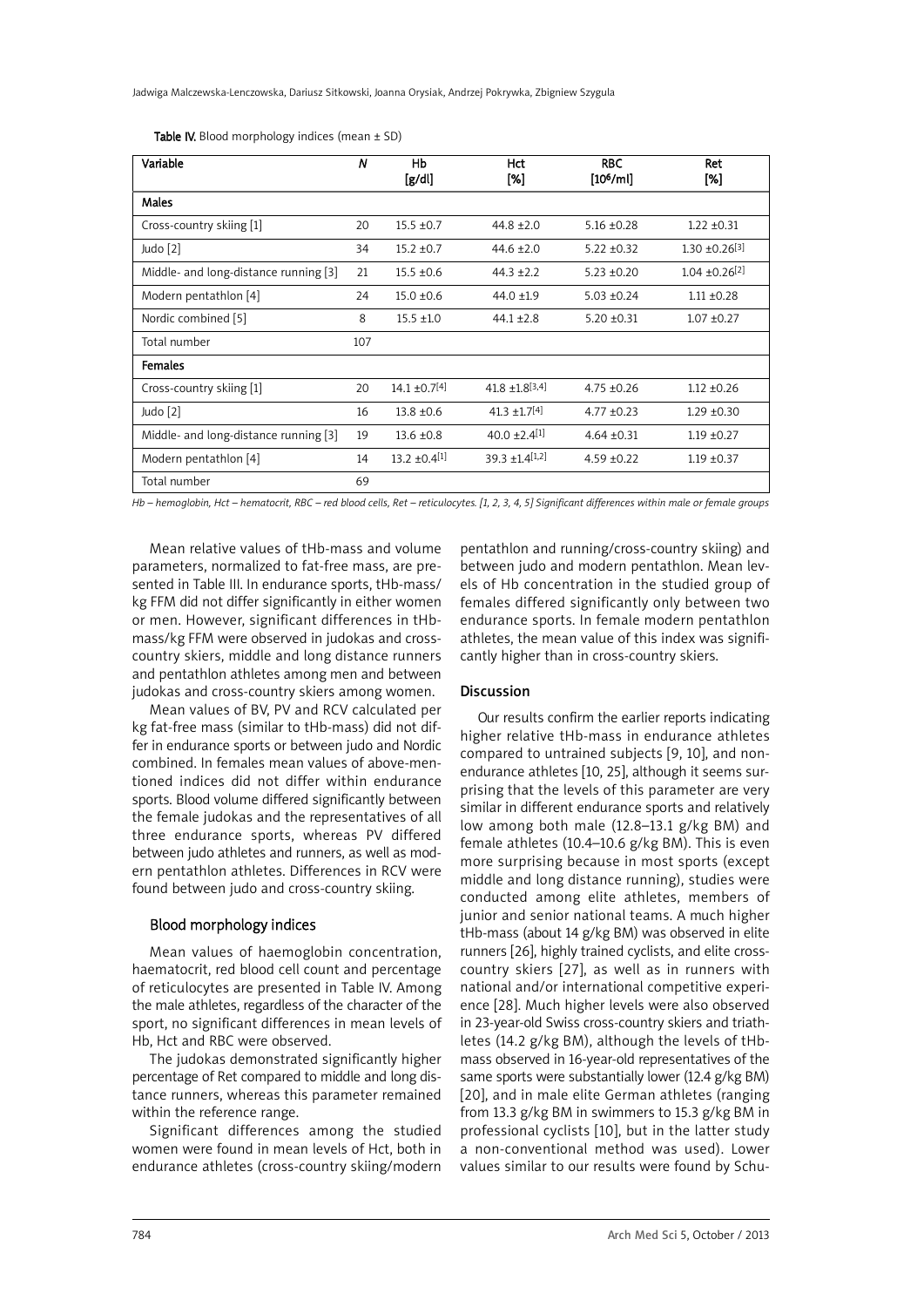macher *et al*. [29] among German athletes representing various endurance sports (cycling, crosscountry skiing, long distance running and rowing) (12.7 ±0.9 g/kg BM) and Gore *et al*. [28] among Australian rowers (12.6 g/kg BM).

Comparison of the tHb mass levels obtained in this study is difficult in the case of female athletes because of the very low number of studies performed in women. The comparison is also problematic because of the inclusion of the women in one group with men [9] or collecting female athletes who represented different sports into one group [25]. Much higher levels of tHb mass (12.3 ±0.9 g/kg BM) compared to the athletes in this study (10.4–10.6 g/kg BM) were observed in Australian internationally competitive female road cyclists [21], although Gore *et al*. [28] observed substantially lower levels in female rowers (10.6–10.9 g/kg BM), similar to those observed in the present study. Similar mean values of this parameter were also observed in elite female German hockey players, although it should be noted that this sport is not entirely of endurance character [11].

There is some evidence that tHb-mass is related to FFM [29], but in only a few studies was tHbmass expressed per FFM, and those that exist have been conducted among male subjects [29, 30] or mixed groups [25]; hence the difficulty in comparing the results. In this study, in the three biggest male endurance sport groups, the value of this parameter ranged from 14.2 to 14.6 g/kg FFM. Similar levels of tHb-mass/FFM (14.4 g/kg) were obtained by Schumacher *et al*. [29] in a group of 65 athletes who represented different endurance sports, whereas Steiner and Wehrlin [20] found, depending on the age of the subjects, the levels higher in a group of 21-year-old endurance athletes (15.2 g/kg FFM) and lower in a group of 16-year-old athletes (13.2 g/kg FFM).

Total haemoglobin mass in the male and female judokas in this study was 11.2 and 9.3 g/kg BM and was at a substantially lower level compared to the representatives of all the endurance sports in our study. It should be emphasized that the levels of tHb-mass measured for this sport were similar to those observed typically in untrained subjects [19] and substantially lower than those found by Heinicke *et al*. [10] in Alpine skiers and in leisure sportsmen, and compared to those measured by Hinrichs *et al*. [11] in male and female hockey players, although the female and male judokas in our study represented a high international competitive level and the male group was additionally substantially older than the representatives of all endurance sports. Lower levels of tHb-mass in the elite judokas in the present study demonstrate that this index is not a prerequisite for achievement of high results in this sport, although some authors

argue that higher aerobic power and capacity allow judo athletes to maintain a higher intensity throughout the match, delay accumulation of metabolites associated with the fatigue process and improve the recovery process between two consecutive matches [31]. Low levels of tHb-mass in judo, comparable to the untrained subjects [32], suggest that the contribution of exercise of endurance character is insufficient to stimulate the processes of increase in haemoglobin mass in blood, whereas the exercise of other character used in this sport does not affect this index.

Differences in tHb-mass kg/BM between the endurance and judo athletes were significant and were 12–14% in women and 14–17% in men, which is consistent with the differences observed in German athletes between downhill skiers and athletes from different endurance sports (7–25%) [10]. A similar difference (15%) between endurance and nonendurance athletes was also observed by Ulrich *et al*. [25] in 15–17-year-old athletes. When comparing tHb-mass calculated per fat-free mass, the differences observed between endurance and nonendurance athletes are substantially lower both in women (7–11%) and in men (6–13%), causing the significance of the differences between judo and some endurance sports (modern pentathlon and running in female and Nordic combined in males) to disappear. The same relationship has been emphasized by other authors [20, 25, 30, 31]. Furthermore, it should be noted that mean tHb-mass values calculated per fat-free body mass in endurance sport regardless of gender remain without significant differences. Among the studied male athletes, all the endurance sports were characterized by significantly higher BV calculated per kg body mass compared to judo, which was represented by significantly higher RCV and higher PV. This is consistent with the previous reports by others [10, 19, 25, 32], who demonstrated that endurance training affects in particular PV and consequently BV. However, the lack of longitudinal studies in this field does not allow for unequivocal determination of whether the significantly higher RCV and the resultant BV are a consequence of long-term exercise or genetic factors and the selection for endurance sports. It is worth emphasizing that the levels of BV, PV and RCV in males did not differ significantly in terms of the endurance sports analysed in this study (calculated both per total and fat-free body mass), although they remained at an average level, similar to tHb-mass. Much higher levels of the above volume indices were observed in German endurance athletes [10]. The BV, PV and RCV in endurance athletes in the present study ranged from 90.8 to 94.0, 54.2 to 56.4 and 36.6 to 38.0 ml/kg BM, respectively, whereas in the study by Heinicke *et al*. [10] these indices were higher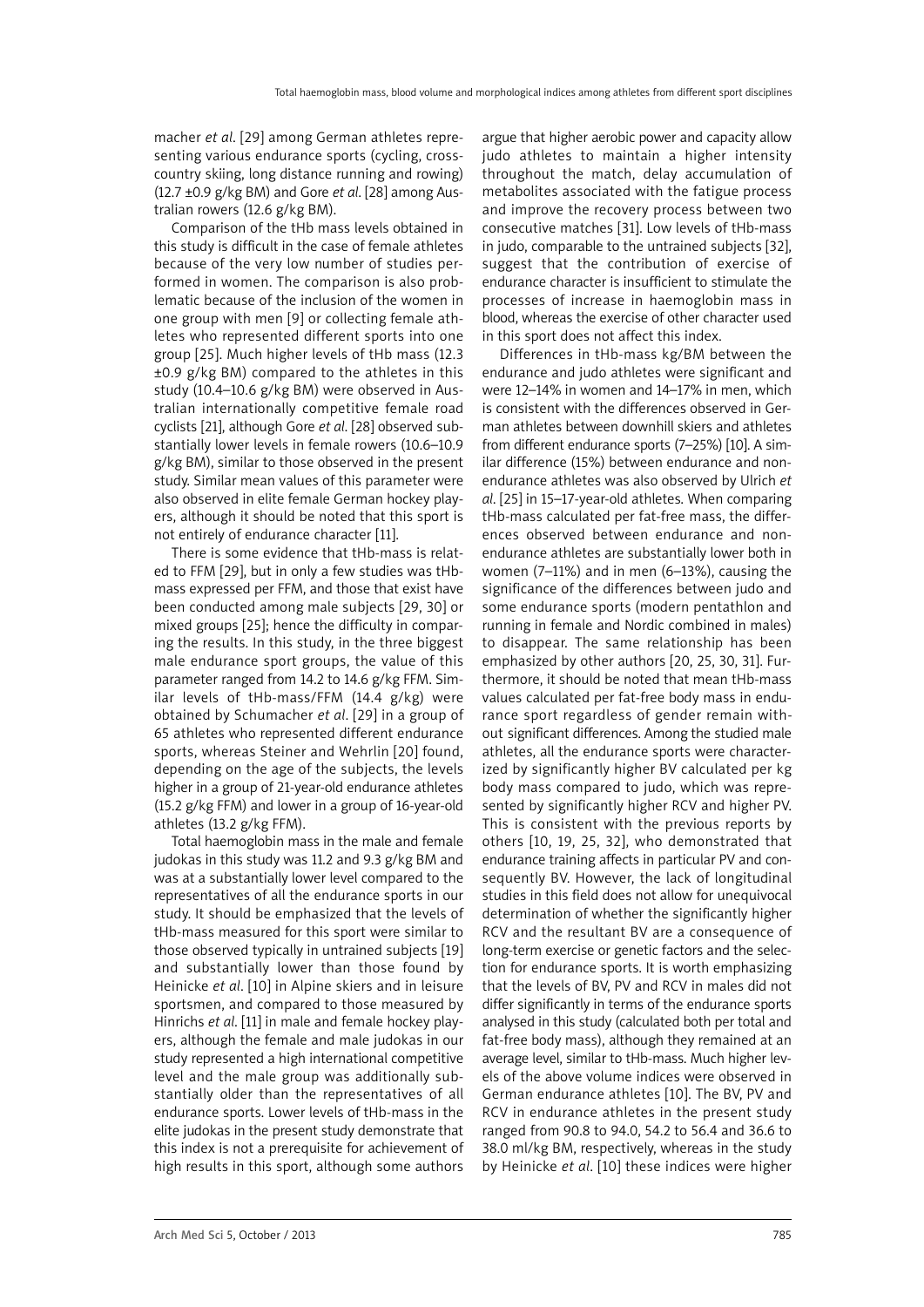than 100, 60 and 40 ml/kg BM, respectively, in 4 of 5 endurance sports. Similar higher values of the above volume indices in elite male athletes were also found by others [20]. It should be noted that the differences between one of the endurance sports (Nordic combined) and judo calculated per fat-free mass were insignificant for all the measured volume indices and tHb-mass. This is likely to be caused by very low content of fat tissue in the group of Nordic combined athletes.

A similar relationship was observed among female athletes. All the three volume indices (BV, PV and RCV) calculated per total body mass differed significantly depending on the character of exercise (endurance or non-endurance), whereas additional significant differences in plasma volume were observed between cross-country skiing and modern pentathlon. Lower PV in cross-country skiers, without significant differences in BV, points to higher RCV levels in this group, which is confirmed by the highest value of RCV/FFM in this group (the only sport where this index was higher than in judo). This is also reflected by the highest mean tHb-mass/FFM (also the only group which differed in these terms from judo). In other endurance sports (middle and long distance runners and modern pentathlon) the BV was largely determined by the PV (the levels of PV/FFM higher than in judo). These results demonstrated that tHb-mass and volume indices normalized to FFM might provide additional information concerning the differences in terms of individual sports, which is not indicated when expressing these indices per body mass only.

A meta-analysis carried out by Schmidt and Prommer [19] among 490 athletes living at sea level, concerning the relationships between  $VO<sub>2</sub>$ max and BM-related tHb-mass and BV, PV and RCV, demonstrated that mean values of tHb-mass found in this study in endurance sports (both in women and men) correspond to the levels found in high performance athletes. Furthermore, BV, PV and RCV levels correspond to the athletes characterized by the level between moderate and high performance, although the vast majority of female and male athletes demonstrated a high level of fitness (they were members of the national senior and junior teams). Lower values of the above-mentioned indices are likely to be caused by the low age of the subjects: nearly 60% of the studied athletes were under 20 years of age.

Mean values of volume parameters observed in judo, normalized to body mass, are (similar to tHbmass) significantly lower compared to endurance disciplines. However, it is remarkable that BV was slightly higher than the levels observed in untrained persons [7, 10, 19]. The levels of PV and RCV in judokas are also higher than mean values observed in untrained subjects; however, both indices are in the upper ranges of the normal values observed in people who are not training [32].

The differences in the values of the above volume indices, expressed per kg body mass between the athletes from endurance and non-endurance sports (judo), are similar in females and males and are (depending on the sport) 11–17% for BV, 10–20% for PV and 11–15% for RCV, and in the case of the two first indices are similar to the differences observed by Heinicke *et al*. [10]. In studies by these authors, the differences between downhill skiers and athletes from different endurance sports were 11–22% for BV and 12–19% for PV, whereas the differences in RCV ranged from 12% to 29% and in most of the endurance sports (apart from swimmers) they exceeded the upper level (15%) observed in the present study.

Despite the significant differences in tHb-mass between the sports with different character of exercise, its concentration remained at similar levels. The only significant differences in Hb concentration observed in the present study were found in female athletes from two endurance sports. The lack of significance of differences in blood morphology indices between sports of different character of the exercise, with simultaneously significant differences in tHb-mass and significant differences in the abovementioned morphological indices in female athletes from some endurance sports, and the lack of significant differences in tHb-mass, confirm the previous reports which demonstrated that indices dependent on dilution, such as Hb, RBC and Hct, are not good parameters to provide an indirect measure of haemoglobin in blood in athletes.

The results of our study, both in male and female athletes, point out the lack of differentiation in relative values of tHb-mass, BV, PV, and RCV in endurance sports, and significant differences between the values of these indices among disciplines of different type. However, in our study athletes from only one non-endurance discipline participated, which is a limitation of this study. The obtained results do not allow us to explain why the above-mentioned differences exist, but only suggest that the type of the exercise might affect the level of these indices, although genetic determinants cannot be excluded. Longitudinal studies are needed to explain the above listed concerns.

Measurements of tHb-mass and BV parameters showed that in athletes (particularly in endurance sports) haemoglobin concentration and other morphological indices dependent on PV have limited diagnostic value in terms of the evaluation of haematological status.

#### Acknowledgments

We would like to express our huge gratitude to Dr. Nicole Prommer and Prof. Walter Schmidt for